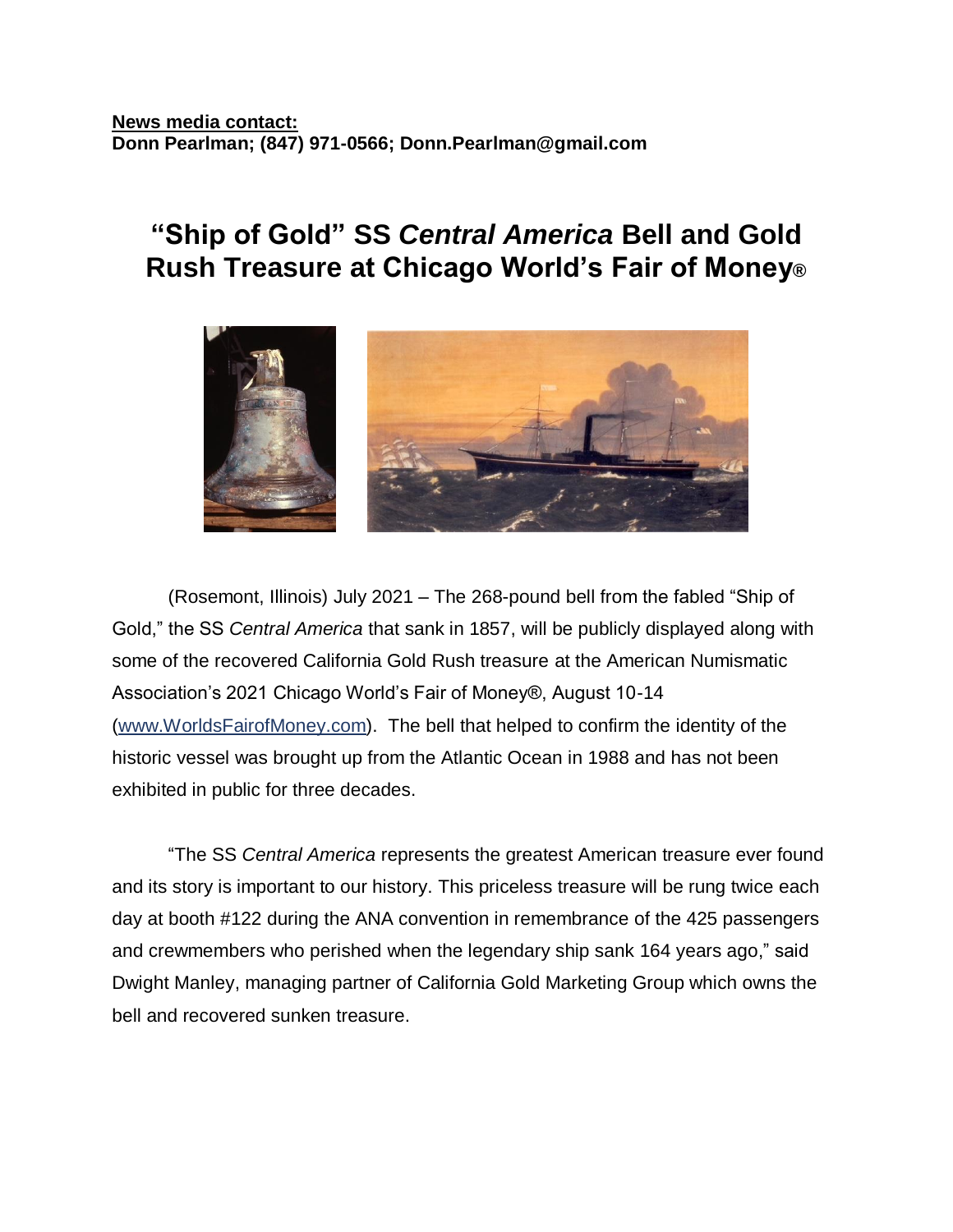The ringing of the bell ceremony will be conducted daily 30 minutes after the show opens to the public and again at 3 pm. The American Numismatic Association 2021 Chicago World's Fair of Money will be in Hall A of the Donald E. Stephens Convention Center, 5555 N. River Rd., in the Chicago suburb of Rosemont, Illinois.

"The treasures of the SS *Central America* are a time capsule of the California Gold Rush, and the sound of the bell draws you into the time-capsule in a different way. This is what the passengers and crew heard on their journey. It's spooky, and its reverent; an absolutely glorious tribute," said Bob Evans, a scientist and historian who was a key member on each of the recovery expeditions starting in the late 1980s.

The SS *Central America* sank 7,200 feet under the surface of the Atlantic Ocean 150 miles off the North Carolina coast during a hurricane on September 12, 1857. She was on a voyage from Panama to New York carrying tons of California Gold Rush coins, ingots, and gold dust from the San Francisco and Northern California area. The tragedy took the lives of 425 of the ship's 578 passengers and crewmembers, and the loss of the gold cargo was a major factor in the economically devastating financial panic of 1857 in the United States.

The ship's bell has only been publicly exhibited twice before, both times in Ohio. It was displayed in 1992 at the Columbus Museum of Art and in 1993 at the Columbus Zoo. It has been in secure storage for nearly three decades, kept in approximately 90 gallons of distilled water weighing about 750 pounds in addition to the bell's 278 pounds.

The maiden voyage of the SS *Central America* (then named the SS *George* Law) was in October of 1853.

When the submerged bell came into view on the camera of the robot submarine being used to search for the ship in 1988, the expedition team could see part of the